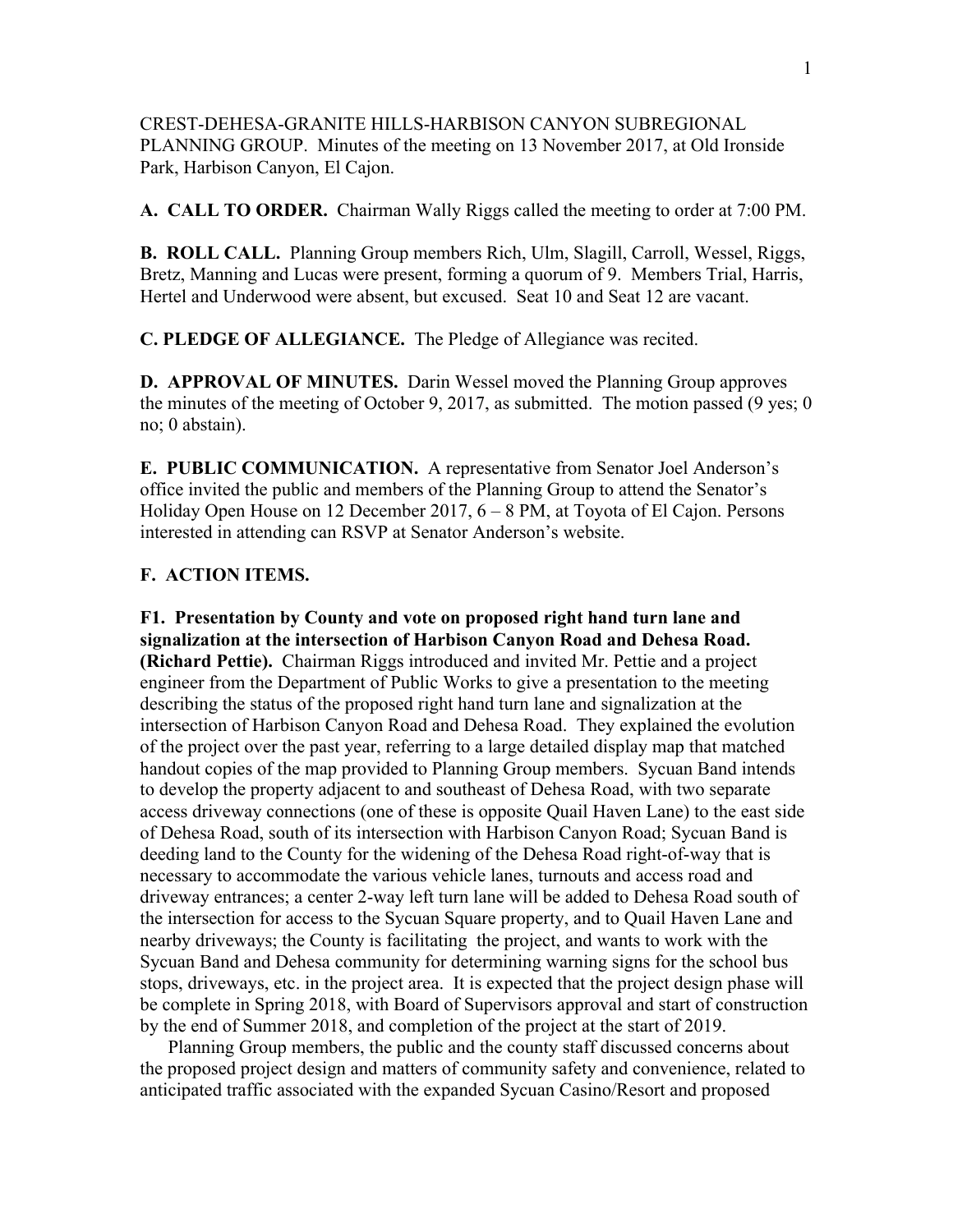Sycuan Square development. Traffic speeds approaching the intersection, and safety of children accessing their stopped school bus in the project area, are significant concerns for the community.

 Darin Wessel moved that the Planning Group recommends approval of the County's proposed Dehesa Road/Harbison Canyon Road Intersection Improvements in the Vicinity of Dehesa Project as described in the presentation, but with the request for additional consideration of possible design improvements for maximizing children's safety at school bus stop turnouts near Quail Haven Lane. The motion passed (9 yes; 0 no; 0 abstain).

**F2. Issue of traffic problems and discussion of speed bumps and traffic calming on West Noakes, in Harbison Canyon.** Chairman Riggs explained that this agenda item is included to give the community an opportunity to discuss their concerns about safety issues on West Noakes, specifically with reference to discussion of speed bumps and traffic calming measures. Riggs reported that DPW has already begun a study and analysis of traffic calming and speed bumps for West Noakes; the study will include consideration of storm water drainage issues, possible sight line improvements by brush trimming, signs for speed control, etc. This issue will again be included on a future agenda when Planning Group consideration of it will be helpful.

## **G. GROUP BUSINESS.**

**G1. Announcements and correspondence.** Mary Manning announced that on December 21, from 11 AM to 1 PM at Olde Ironside Park in Harbison Canyon, there will be a pot luck, open microphone, rock painting, and Santa Claus will arrive for a pre-Christmas visit; the community is invited.

 Darin Wessel announced he accepted a job as Senior Deputy County Counsel, beginning 1 December 2017, that he needed to resign from his position on Seat 6 of the Planning Group, and that 30 November would be his last official day on Seat 6.

 Chairman Wally Riggs announced that the Department of Public Works is requesting Planning Group assistance in updating the County's road resurfacing program list, noting that in the past, 3 of the 11 recommendations made by the Group have been done; DPW is currently asking for a list of 20 recommendations for the paved County roads in the Subregion; he will forward by email the DPW request to Planning Group members to review for the meeting on December 11.

**G1a. Update on AD 17-015.** Chairman Riggs received notice from the County that the Applicant for AD 17-015 is preparing a resubmittal letter for this animal raising project, and that the County appreciates the input the Planning Group has provided.

**G2. PLDO report and priority list discussion and recommendation.** Mary Manning reported that she discussed the County Department of Parks and Recreation PLDO project priority list process and policies with members of the Crest Community Association, and that the CCA will come to the Planning Group's December meeting to make a presentation about recommendations for PLDO projects at parks in Crest. Mary plans to provide a draft 2018 PLDO Project Priority List for all parks in the Subregion for the Group's consideration at the 11 December meeting.